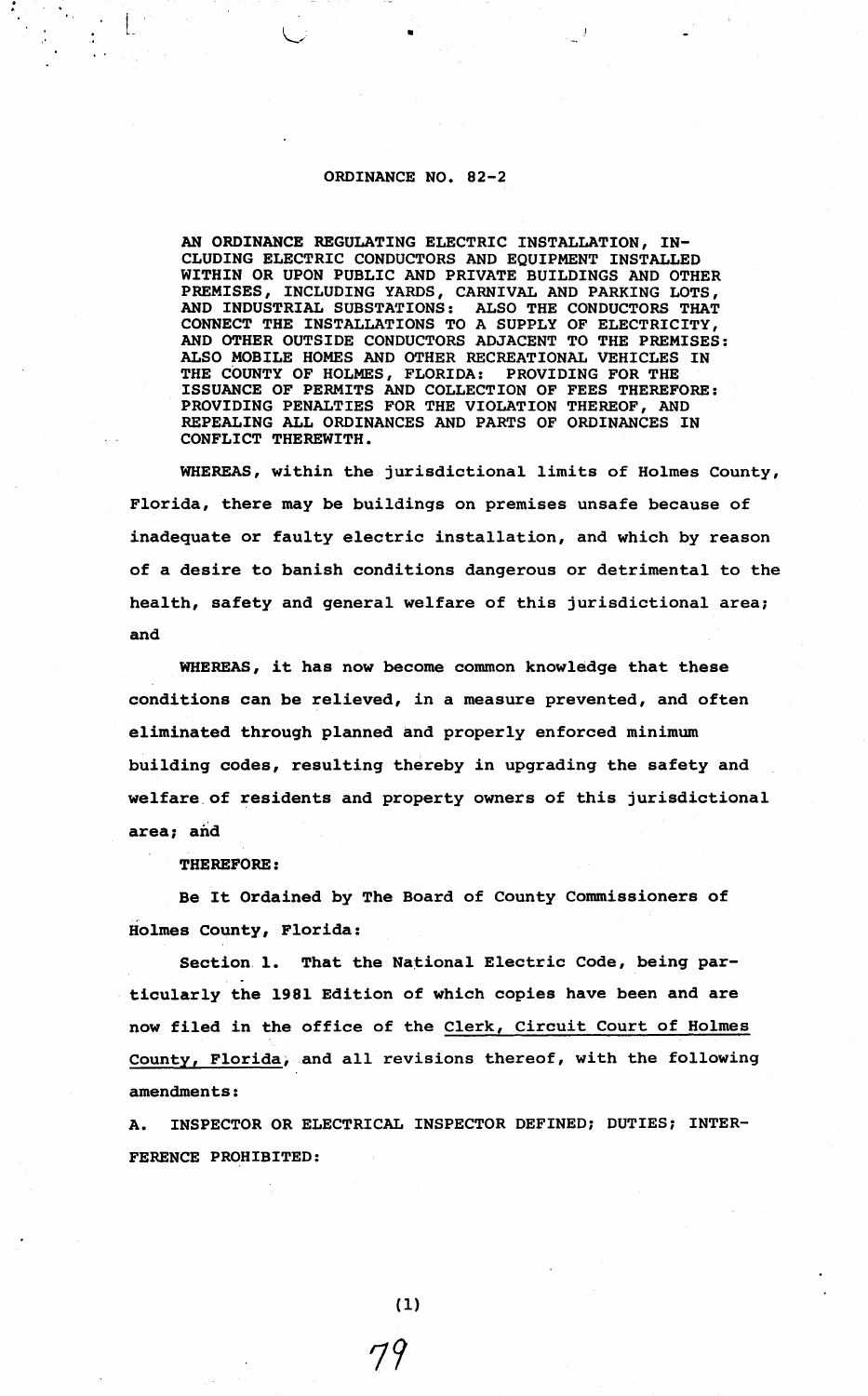(a) The term "Inspector" or "Electrical Inspector", when used in this Code shall be understood to mean the Director of Building Inspections of Holmes County, Florida. Such Inspector or Electrical Inspector shall be under the control and direction of the Board of County Commissioners of Holmes County, Florida.

(b) The Electrical Inspector shall be enpowered to inspect or re-inspect any electrical wiring or apparatus under the jurisdiction of this Code, and when such wiring or apparatus is found to be unsafe to life and property, he shall notify the person owning or using them to have them placed in a safe and secure manner within a time limit determined by the Electrical Inspector. If such electrical wiring or apparatus is found to be an immediate hazard, the Inspector shall ·disconnect the electrical service to such premises.

· (c) It'shall *qe* unlawful for anyone to·,hinder or interfere with the Electrical Inspector in the discharge of his duties. B. ELECTRICAL WORK TO BE UNDER DIRECTION OF ELECTRICAL INSPECTOR:

(a) All electrical work and wiring done in Holmes County shall be done under the direction of the Electrical Inspector. **C. REQUIREMENTS FOR PERFORMANCE OF ELECTRICAL WORK:** 

(a) All electrical work or wiring in Holmes County shall be performed by or under the direction of a competent electrician.

(b) Nothing herein shall prohibit a bonafide homeowner from personally installing electrical wiring in his own home, providing he shall live in such residence which is a single family dwelling unit, used exclusively by him or his immediate family. Such privilege does not exempt the homeowner from taking out a permit for such work, and having work approved by the Electrical Inspector. However, the number of such permits shall not exceed one permit per year.

D. **PERMIT** REQUIRED TO DO ELECTRICAL WORK: ·

(a) It shall be unlawful for any person to perform any electrical work or wiring in Holmes County without first ob

(2)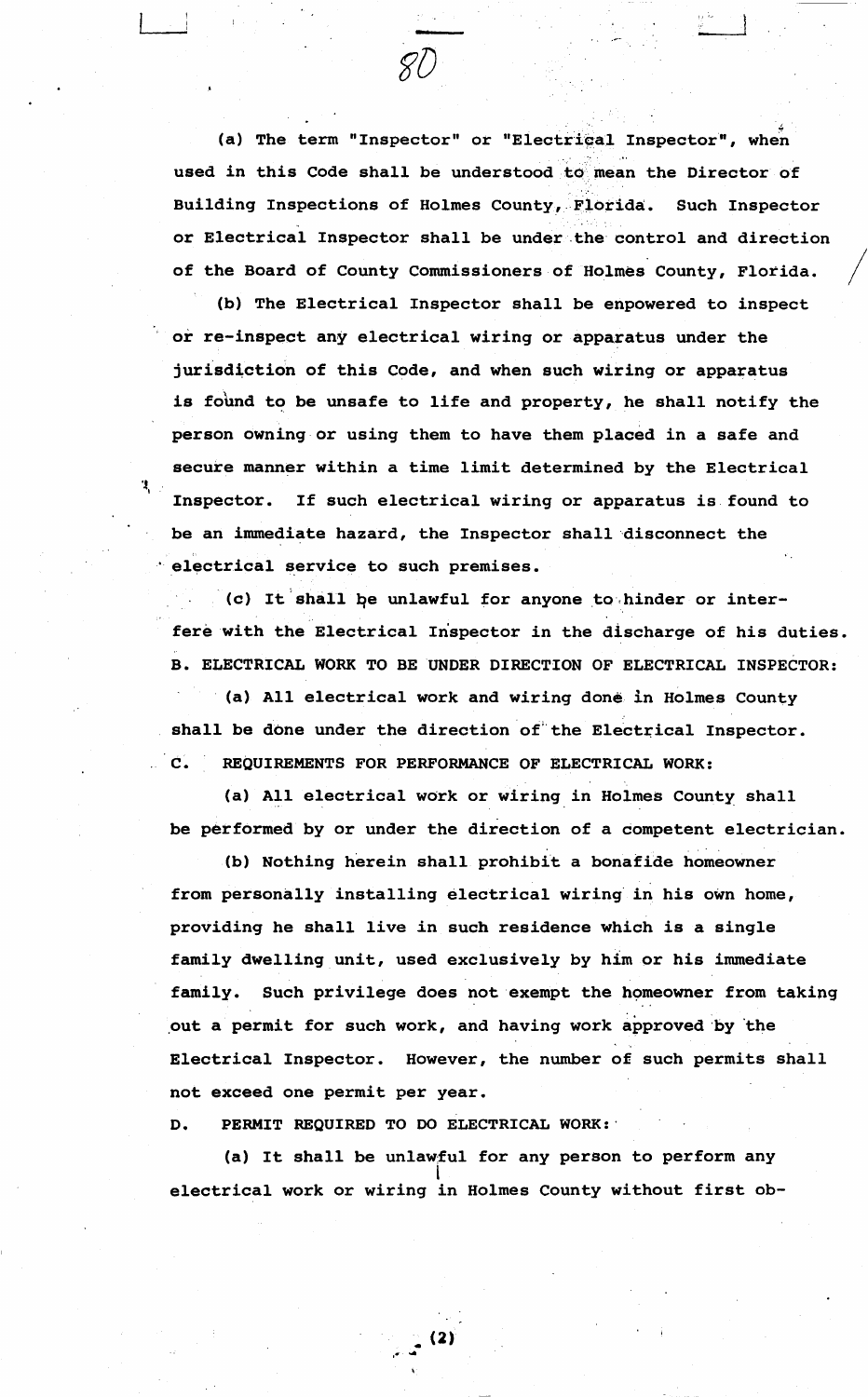taining a written permit from the Electrical Inspector to do **so.** 

E. **INSPECTION** OF ELECTRICAL WORK:

(a) All electrical work and wiring within Holmes county shall be inspected by the Electrical Inspector, or by someone designated by him, before service wires are connected thereto. All extensions, changes and repairs in and to existing wiring shall be inspected by the Electrical Inspector or by someone designated by him upon the completion of such work.

**F. LICENSE REQUIRED:** 

(a) It shall be required of every person before engaging **in the business** of electrical contracting within Holmes County, from the effective date of this Ordinance, to secure a County Electrical **License.** 

**G. SPECIFICATIONS FOR ELECTRICAL INSTALLATIONS:** 

All electrical installations shall conform to the following **provisions:** 

(a) A complete set of electrical plans to be submitted to county Inspection Department for approval before work is started on buildings. Such plans to indicate location of service and whether overhead or underground. No permit shall be issued until all corrections have been approved. This shall exclude 1 and 2 family dwellings.

(b) Any underground work on public right-of-way shall be installed to utility company specifications.

(c) All electrical service entrances in or on buildings shall be in rigid. conduits.

(d) Underground services to homes shall be installed in approved conduit, or direct burial cable 30" deep. At least 6" of clean fill shall be placed directly above direct burial **cable.** 

(3)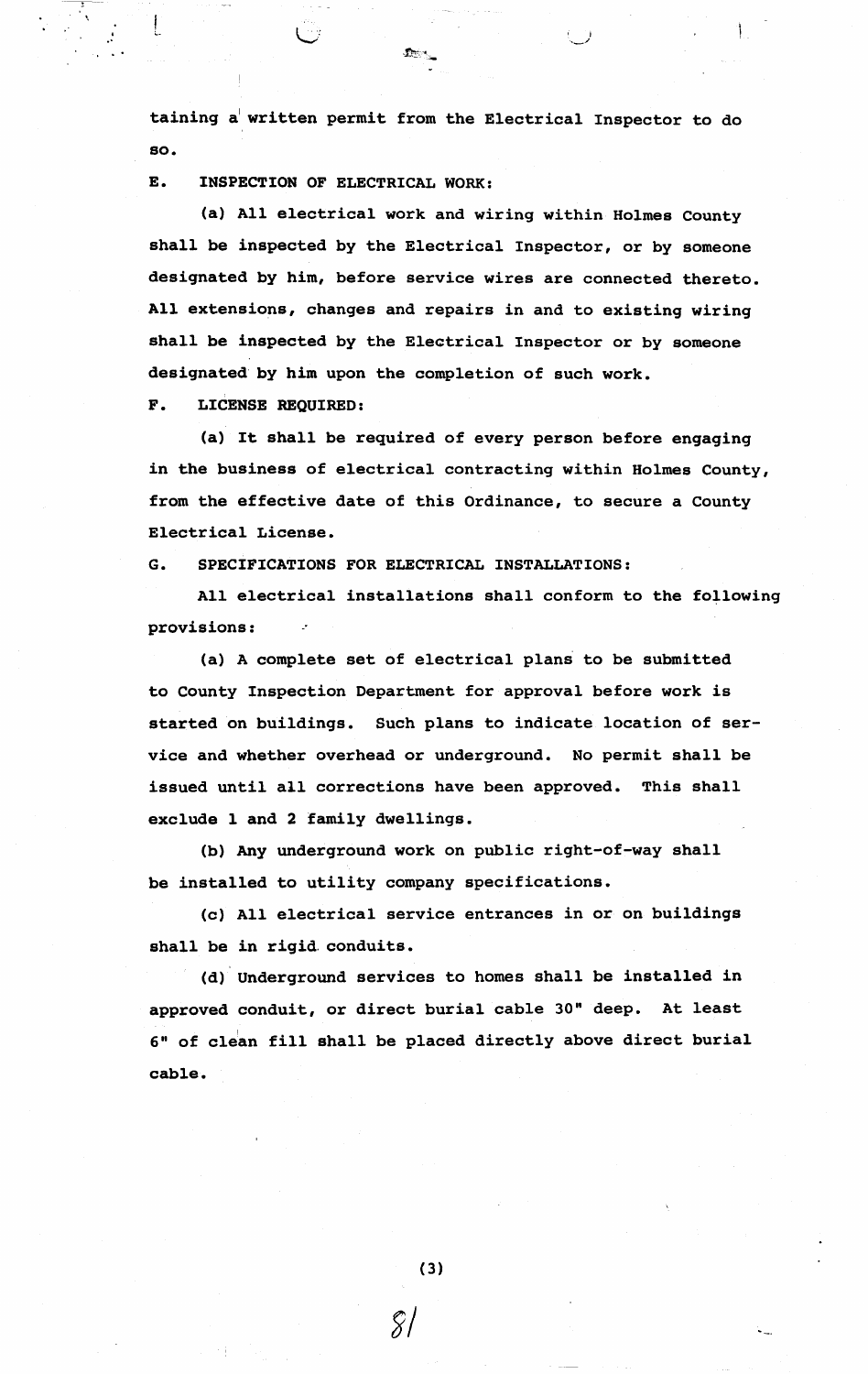(e) Undergrourid service to all buildings shall be in stalled to utility company requirements where such requirements exceed 1978 National Electric Code.

(f) On all new service, the minimum service entrance conduit shall comply with the National Electric Code.

(g) All overhead services shall be at least 12' above the ground. Refer to National Electric Code 230-24.

(h) Where non-metallic sheathed cable is used in buildings having metal stud partitions, the cable shall not rest on metal edges of studs, but shall be installed with adequate protection against abrasions or cutting into outer covering of cable.

(i) Minimum size conduit to be used as a service mast shall be two (2) inches.

(j) All electrical meters shall be located ahead of the customer's main switch or disconnect unless otherwise allowed by the electrical inspector.

(k) Three feet minimum tail to be left on service conductor for make-up purposes.

(1) All temporary services shall be 60 amp. minimum size and mounted on round treated poles of sufficient length so when set, weatherhead shall be a minimum of 12' from the ground and the pole at least four feet in the ground. Temporary services shall not be allowed for more than 150 days, except by special permission.

(m) Ground fault circuit interrupters shall be installed on all swimming pools with underwater lighting regardless of voltage.

(n) A 100 amp. minimum size service shall be installed for each mobile home. An approved panel shall be used for this purpose.

(o) All buildings over four (4) stories above ground shall be equipped with lighting protection devices installed in accordance with National Electric Code.

(4)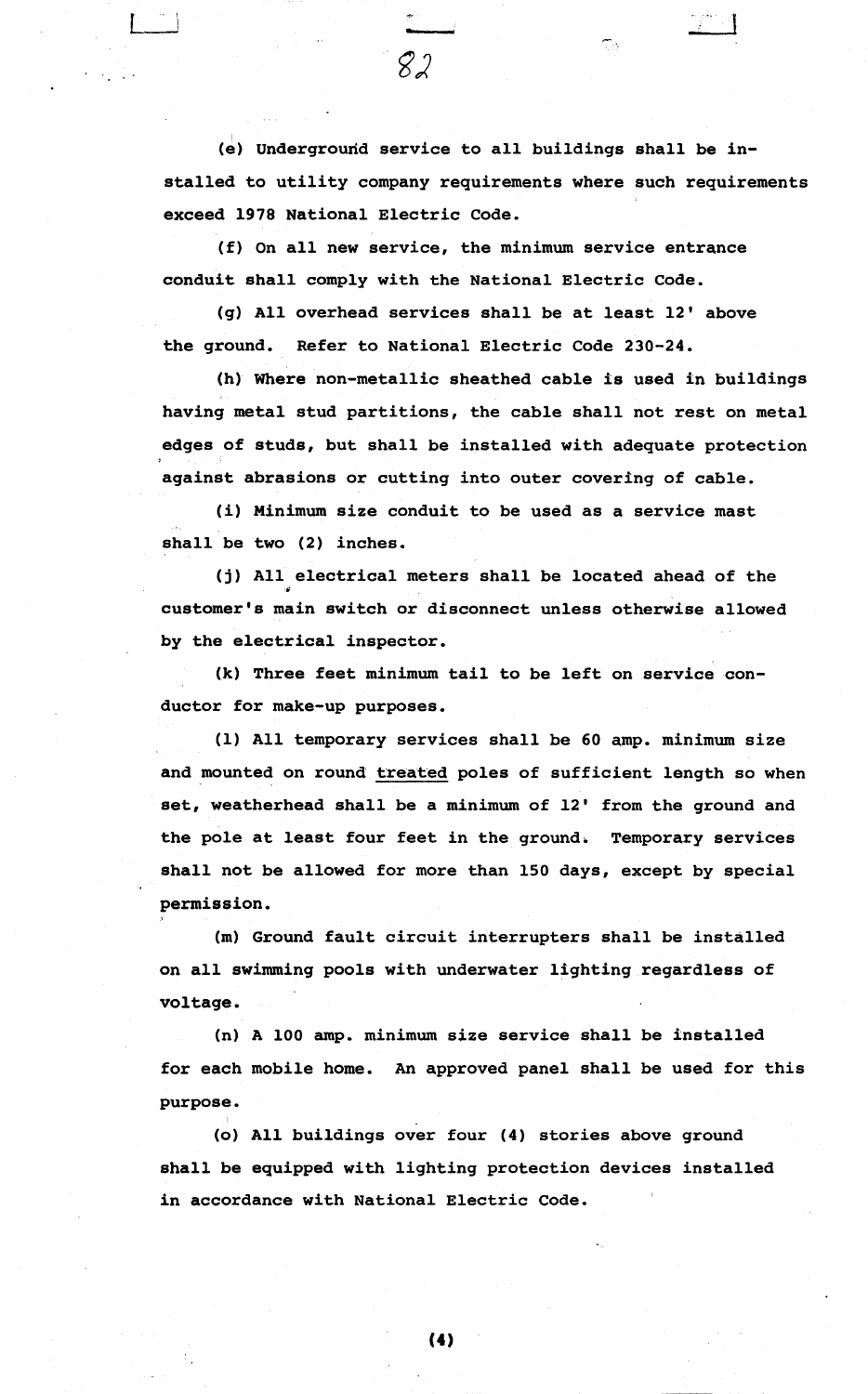(p) The neutral conductor of a three phase four wire WYE 208/120Y system shall be the same size as the phase conductors. Neutral to be insulated same as phase conductor derating note 8 of National Electric Code shall apply ref. 310 notes.

**H. SCHEDULE OF PERMIT FEESi** 

(a) Fees shall be set by the Holmes County Board of County Commissioners, not to exceed the amount allowed by the Florida Statutes.

Section 2. Dwellings to include mobile homes applying for first time installation must first meet state and county regulations regarding septic tank and sewage disposal systems prior to obtaining an electrical permit.

Section 3. Municipalities not having a code of their own may elect to come under this code.

Section 4. Farm buildings are exempt from this code, unless the farmer or contractor elects to come under this Code at the **same fees as** those for dwellings.

Section **S. Any** person, firm, or corporation violating any of the provisions of this Ordinance shall be prosecuted by the prosecuting officer of Holmes County, Florida, having authority to prosecute misdemeanors, and, upon conviction in a court having jurisdiction of misdemeanors, shall be punished by fine not to exceed Five Hundred Dollars (\$500.00), or by imprisonment in the County Jail not to exceed sixty (60) days, or by both such fine and imprisonment.

Section 6. Nothing in this Ordinance or in the Code hereby adopted shall be construed to-affect any suit or proceeding now pending in court, or any rights accrued or existing under any act or ordinance repealed hereby.

Section 7. The invalidity of any section or provision of this Ordinance or of the Code hereby adopted shall not invalidate other sections or provisions thereof.

> $(5)$ 83